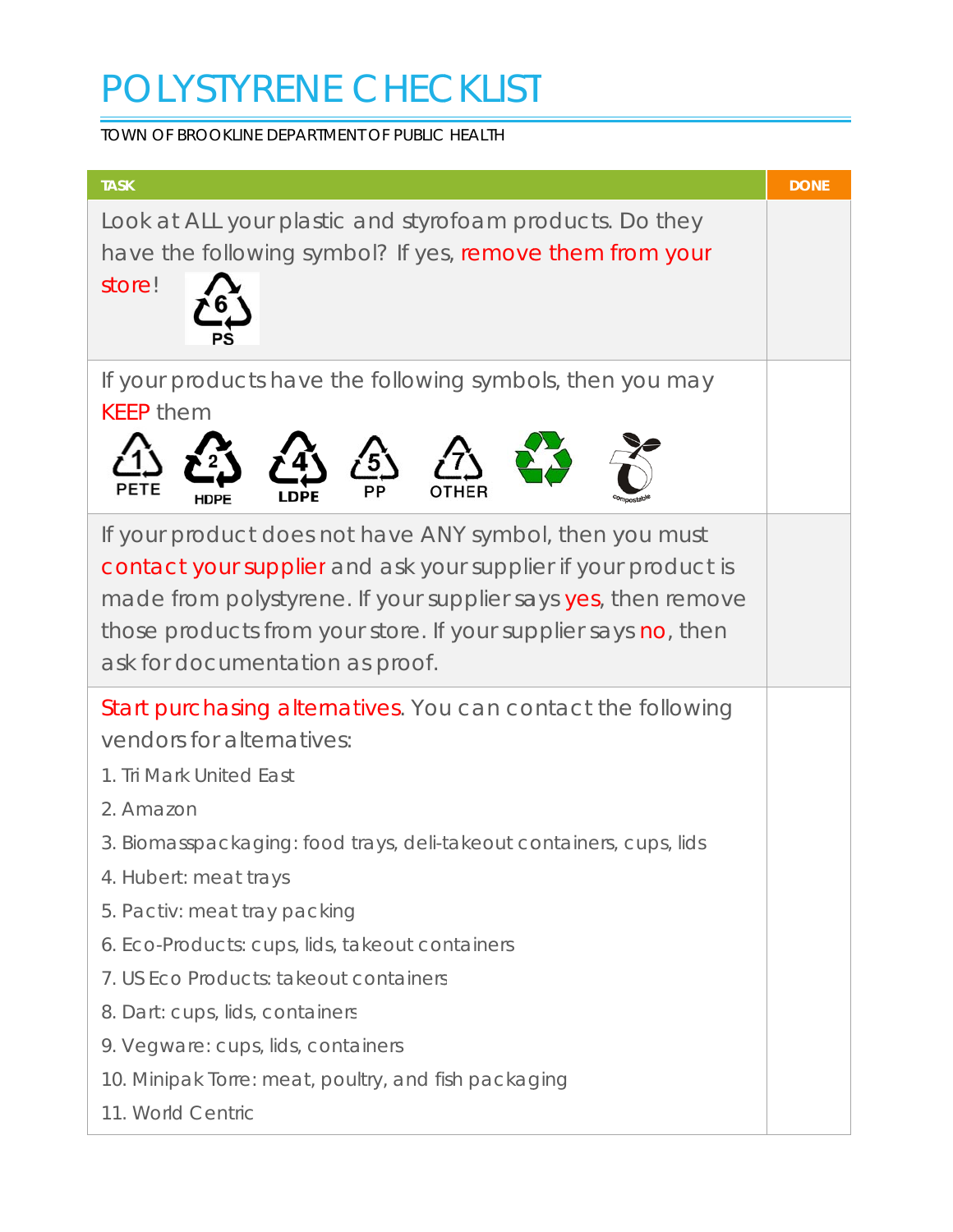## **FREQUENTLY ASKED QUESTIONS**

## Q: What is polystyrene?

A: Polystyrene is a plastic commonly used to make containers and lids for food and beverages. Polystyrene can come in a variety of forms. Polystyrene products are often labeled with the #6 plastic icon



### Q: What kinds of products are plastic?

A: There are four general categories of containers that are made of plastic and therefore might be made of polystyrene.

1. Lids and cups



2. "Clamshell" style take-out containers



3. Meat, poultry, and fish packaging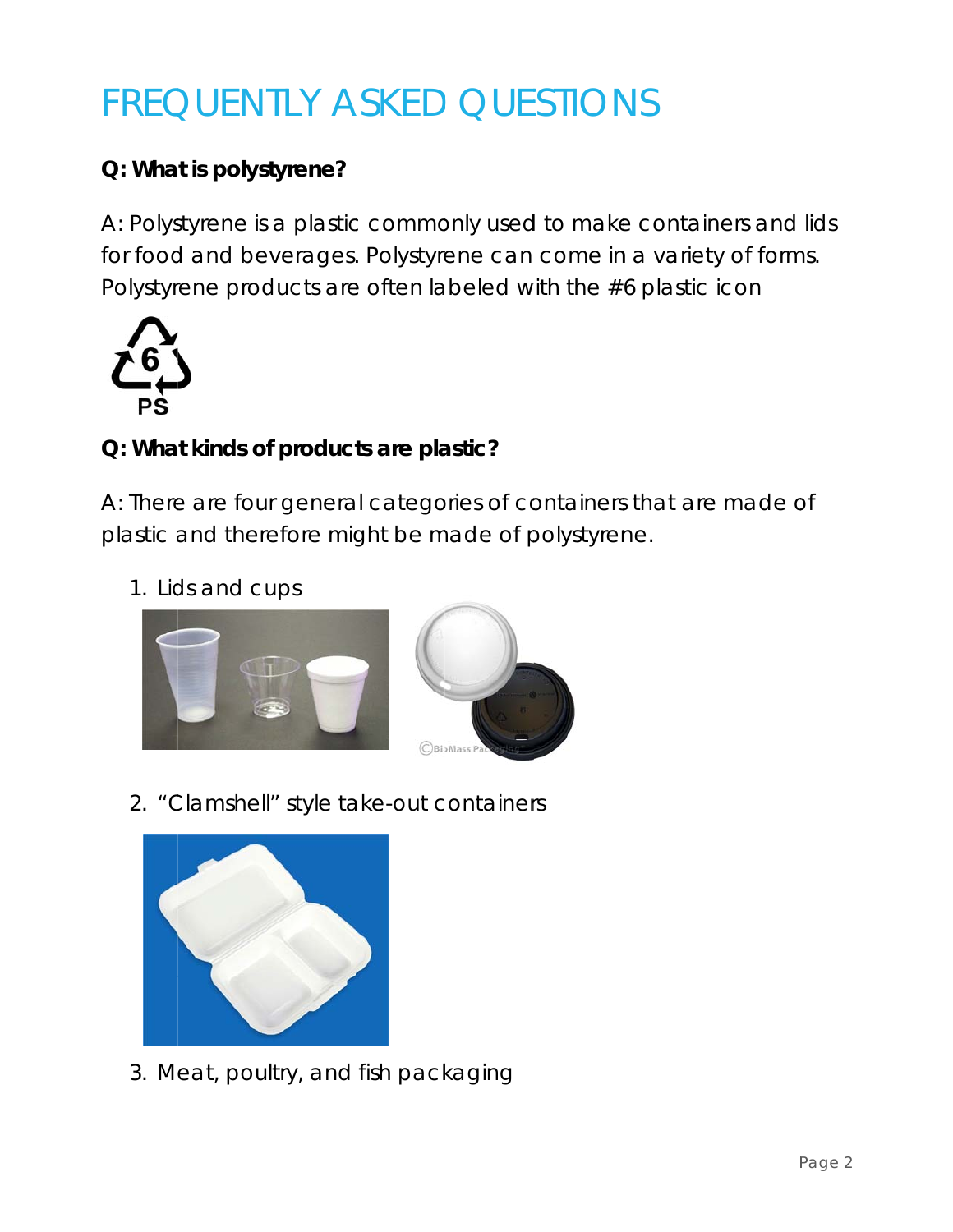

4. Rigid clear plastic containers (commonly used to package sushi)



- Q: What kind of plastic containers can I use?
- A: You may use the following plastics:
	- 1. #1 plastics (PETE-polyethylene)



2. #2 plastics (High density polyethylene)



## **HDPE**

3. #4 plastics (Low density polyethylene)

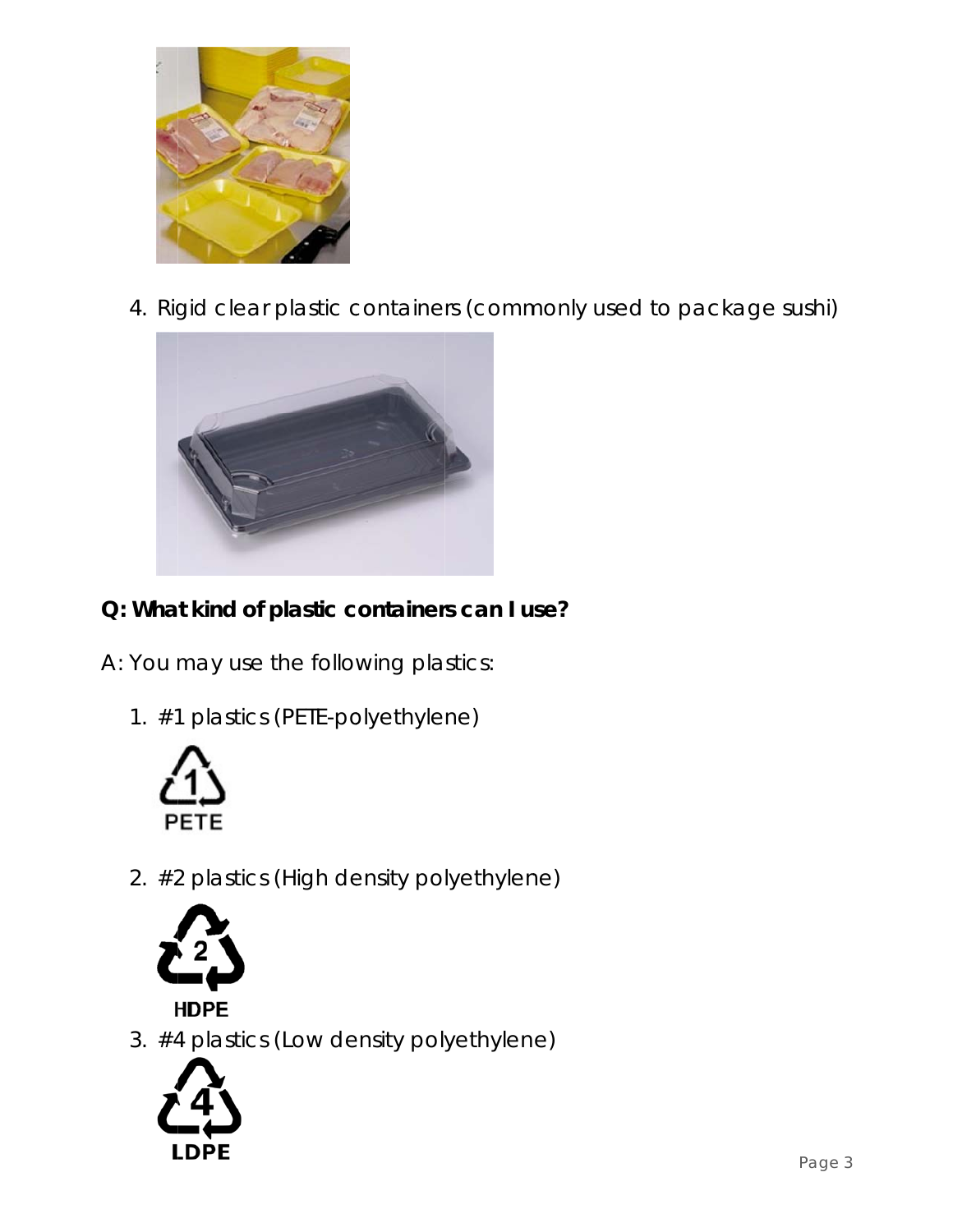4. #5 plastics (PP-polypropylene)



5. #7 plastics (other/mixed plastics)



6. Paper/Cardboard products



7. Aluminum containers (lids must be foil or acceptable plastic, NOT polystyrene)



8. Biodegradable and/or compostable containers